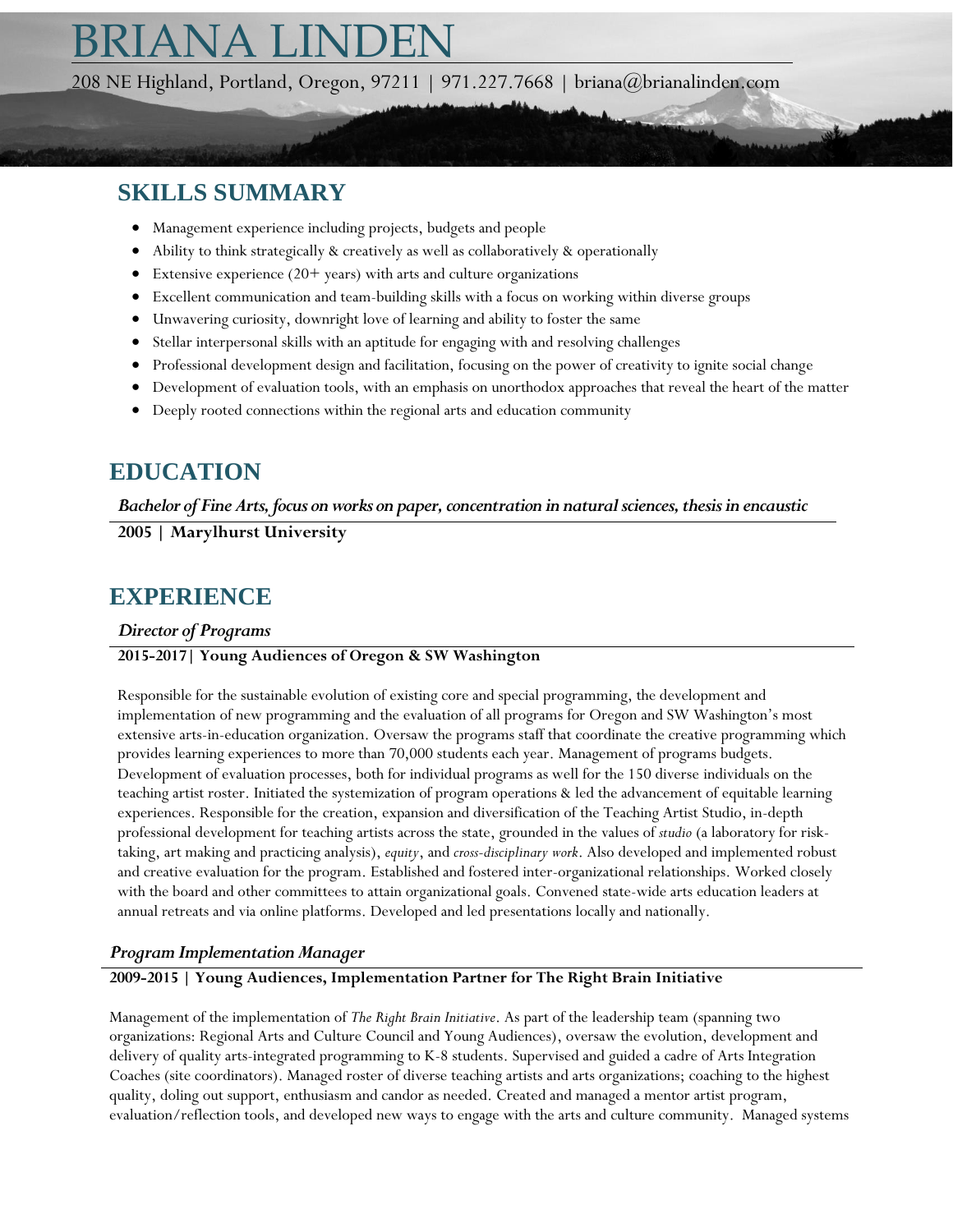for tracking information, including goals and outcomes. Designed and facilitated professional development for teaching artists, teachers and school leadership. Led public presentations, both locally and nationally.

#### *Director*

#### **2008-2009| Blue Sky/Oregon Center for the Photographic Arts**

As the foremost face of Blue Sky, engaged with artists, audiences, members, donors, school groups, the media and the public alike. Supervised staff including interns, volunteers, consultants, contracted and salaried employees. Worked with an Exhibition Committee weekly to review art submissions; managed all aspects of exhibitions with selected artists including booking shows, coordinating artist lectures and panel discussions, exhibition design, exhibition narrative, publications, etc. Responsible for development, marketing and public relations, including grant writing and fundraising management; oversaw foundation, donor and media cultivation as well as quarterly and year-end membership campaigns. Professionalized administrative and management systems, establishing clear & accurate organizational structures including policies & procedures. Responsible for fiscal viability and financial management, worked with an accountant to manage bookkeeping, prepare budgets and financial statements as well as grant and tax reporting.

#### *Gallery Manager & Development Associate*

#### **2007-2008 | Artists Repertory Theatre**

Envisioned and developed new visual arts gallery spaces in the expanded lobbies of the theater, created mission statement and online profile for the galleries. Curated shows that explored the relationship between the performing and visual arts, specifically relating exhibitions to stage productions. Partnered with local arts groups such as Portland Open Studios, CHAP (Children's Healing Art Project), and others. Responsible for exhibition design, installation and promotion. As grants manager, crafted compelling narrative and applied for foundation and other support funds; worked with development team on contributed income strategic planning and implementation including foundation and donor research and cultivation.

#### *Artist Educator | Resource Center Coordinator*

#### **2003-2008 | Portland Art Museum**

Introduced educational programming, outreach events and artist demonstrations in the Resource Center that increased its visibility and changed the way the Center was used by the museum and its patrons, leading to doubled traffic and participation in one year. Managed a staff of 35 volunteers and interns, increasing staff diversity, training and engagement. Oversaw Education Department budget. Designed and led sold-out classes that attracted families and children to the Museum's Studio and Family Services Program, connecting curriculum with exhibitions.

#### *Co-teacher*

#### **1995-1998 | Northwest Community Child Development Center**

Co-taught in Reggio Emilia inspired, social constructivist, child-centered preschool. Developed curriculum activated by the children's interests, focusing on the arts and the natural world. Oversaw support staff and parent helpers, led parent conferences, and collaborated with Center staff.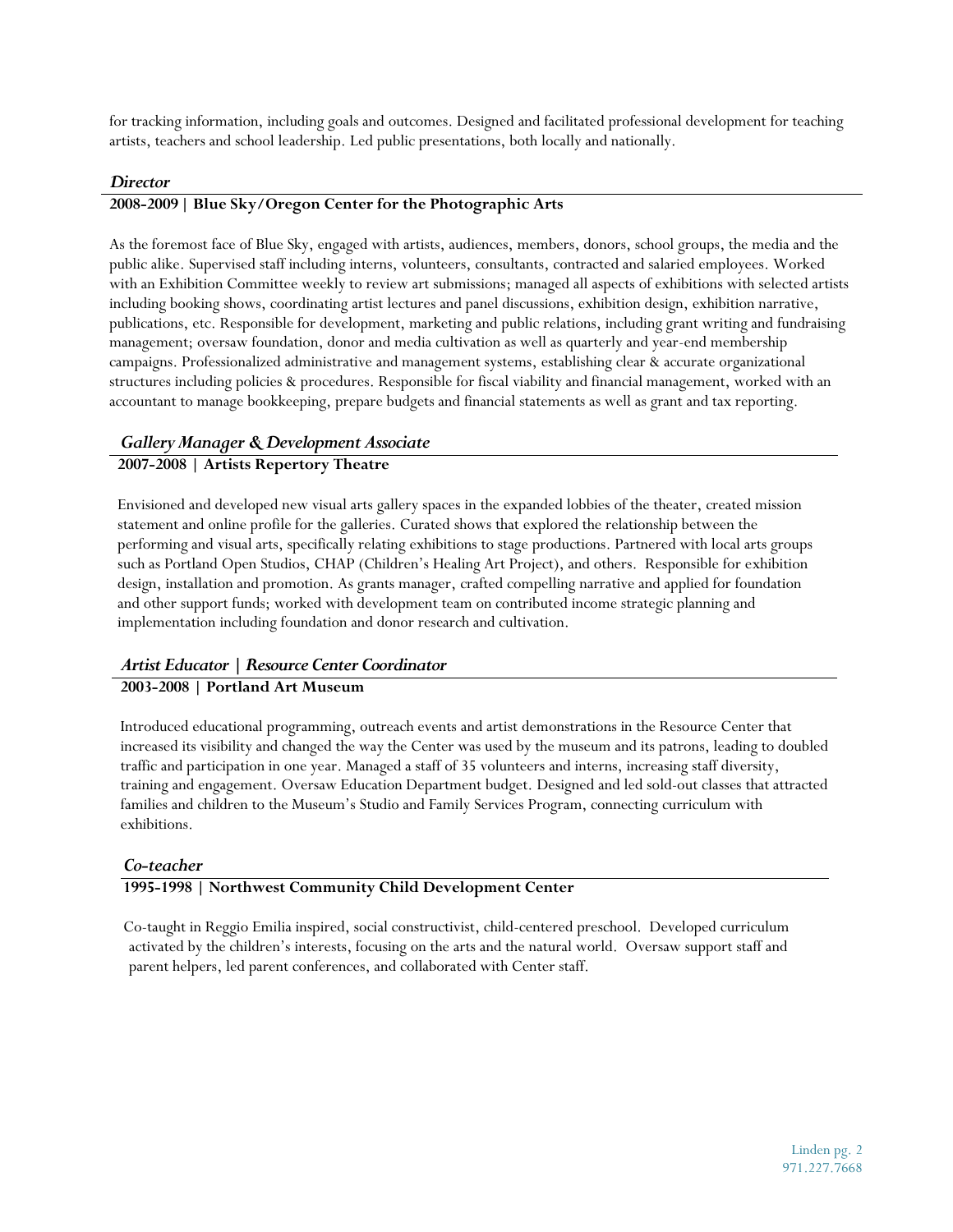# **CONSULTING** *(selected)*

#### *Social Practice, Professional Development Design & Facilitation*

#### **2012-present | Young Audiences of Oregon & SW Washington | The Teaching Artist Studio Intensive**

Envisioned & designed then developed & co-facilitated *The Teaching Artist Studio*, an 80 hour+ inquiry-based seminar where the creative process is front and center and in which artists dive deeply into their teaching practice by examining and articulating what lives at the heart of how and what they teach.

#### **2014-present | Young Audiences | The Teaching Artist Studio in Residence**

Led the statewide expansion of *The Teaching Artist Studio*, creating and providing customized teaching artist, educator and arts education administrator professional development in Bend, Eugene, Hood River and La Grande, Oregon.

#### **2012-present | Portland Art Museum**

Craft and facilitate educator and docent trainings such as *Look again: the art of observation* that uses works of art to explore the scientific method through observational drawing, and *Equity and Inclusion* in which docents examine their role as agents of change for social justice through engagement with the arts.

Create and lead family and public programming, utilizing the practices of artists to ignite and engage audiences, such as the recent *Portland Prints Itself*, in which I was joined by artists Kanani Miyamoto and Rachel Lee Carmen and museum docents in leading a print-a-thon. We asked museum-goers to respond to the prompts "what I love about where I live" and "my wish for Portland is…" in print form; the prints were made into a book and presented to Mayor Ted Wheeler.

#### **2016 | Seen & Heard**

Recognizing a need for children to voice their experience of current events, I envisioned a rally for families, *Seen & Heard*, and then worked with local artists and musicians to led children in collaborative song and art-making, culminating in a hope-filled march and rally that was featured on local news channels.

#### **2012-2015| Lane Arts Council & the Springfield School District**

Lead trainings for artists and educators on the power of the arts centered around the idea that creative approaches to teaching and learning not only give students the tools they need to be the leaders of tomorrow, but also essential elements to make their own learning meaningful now.

#### **2011-2013 | Portland Art Museum | Object Stories—From the Middle**

Designed and led trainings for *Object Stories—From the Middle*, collaborating with museum education staff, classroom teachers, docents, and artists to facilitate student participation both in the classroom and the museum through looking, movement, writing and storytelling by emphasizing the connection between art and the students' own lives.

#### **2009-2015 | The Right Brain Initiative**

Developed and delivered art-integrated training to artists, teachers and community members. Designed supporting materials including high-impact art strategies such as Critique, Observational Thinking (Observe/Describe/Analyze), Observational Drawing, Artist Statements and others.

# **OTHER EXPERIENCE** *(selected)*

#### **Present | Motherist**

Co-founder of Motherist, a social practice experiment between mother/artists, their children and the community

## **Present | Portland Art Museum & Arts in Education of the Gorge**

Artist Educator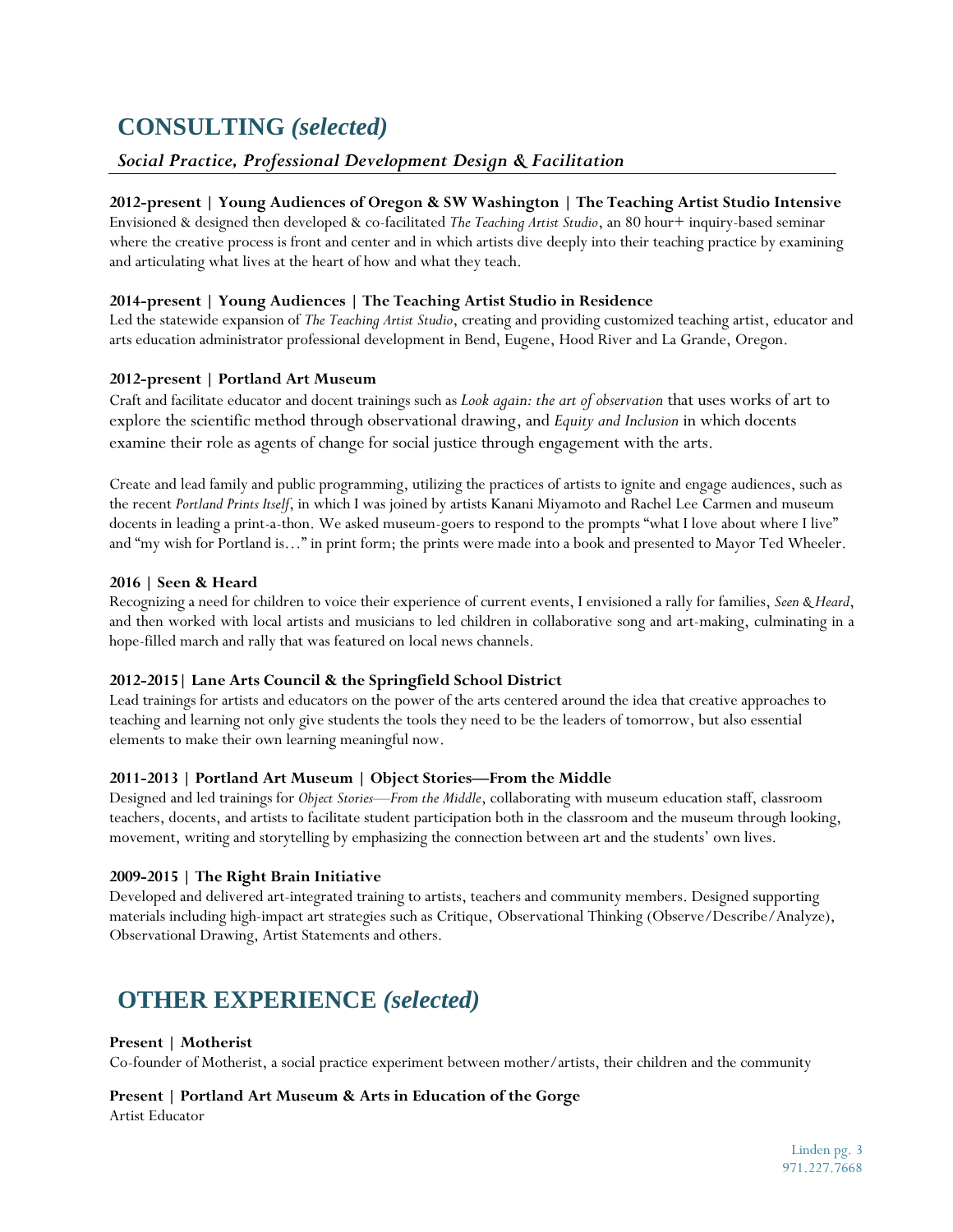#### **Present | Poetry Out Loud**

Oregon Regional Coordinator | POL: a statewide poetry recitation program and competition

**2018 | Rise Up & Cackle**  Artist educator | *Protest workshop and rally for families*

**2018 | Northwest Arts Integration Conference** Keynote | When children are given agency to create social change

Presenter | Artists will change the world

#### **2017 | ArtStarts** (Vancouver B.C.)

Panel Moderator | Showcase: what is your vision for arts education in the next 20 years?

#### **2016 | Young Audiences National Conference**

Presenter | Responsive Communities: Teaching Artistry & Digital Tools

**2016 | Imagine This! A Creativity Symposium for Educators**

Presenter | Creative Approaches to Core Standards

**2015 | Young Audiences National Conference**

Presenter | Building Partnerships through Community Connection

#### **2015 | Imagine This! A Creativity Symposium for Educators**

Presenter | Imagine if the Museum was your Classroom

#### **2012 | Imagine This! Summer Symposium**

Presenter | The Art of Observation

**2011 | Imagine This! Summer Seminar**

Presenter | Making Lasting Impressions

**2010 | Oregon Arts Education Congress**

Presenter | Beyond the No. 2 Pencil: Making Learning Visible

**2006-2009 | Waterstone Gallery** Co-Owner & Artist Member | *Community Relations & Outreach*

**2002/2006 | Oregon Zoo** Consultant & Educator | *ZooTeens* | *Education Services*

**2000-2005 | Art in the Pearl** Board of Directors | *Marketing, Public Relations and Education*

**2000-2005 | Marylhurst University** Committee Member | *Strategic Planning Committee | Student Advisory Council | Art Chair Hiring Committee*

**2000 | Wieden + Kennedy** Creative Research | *Strategy & Branding*

 **1997-2000 | Portland Art Museum** Assistant Manager | *Visitors Services*